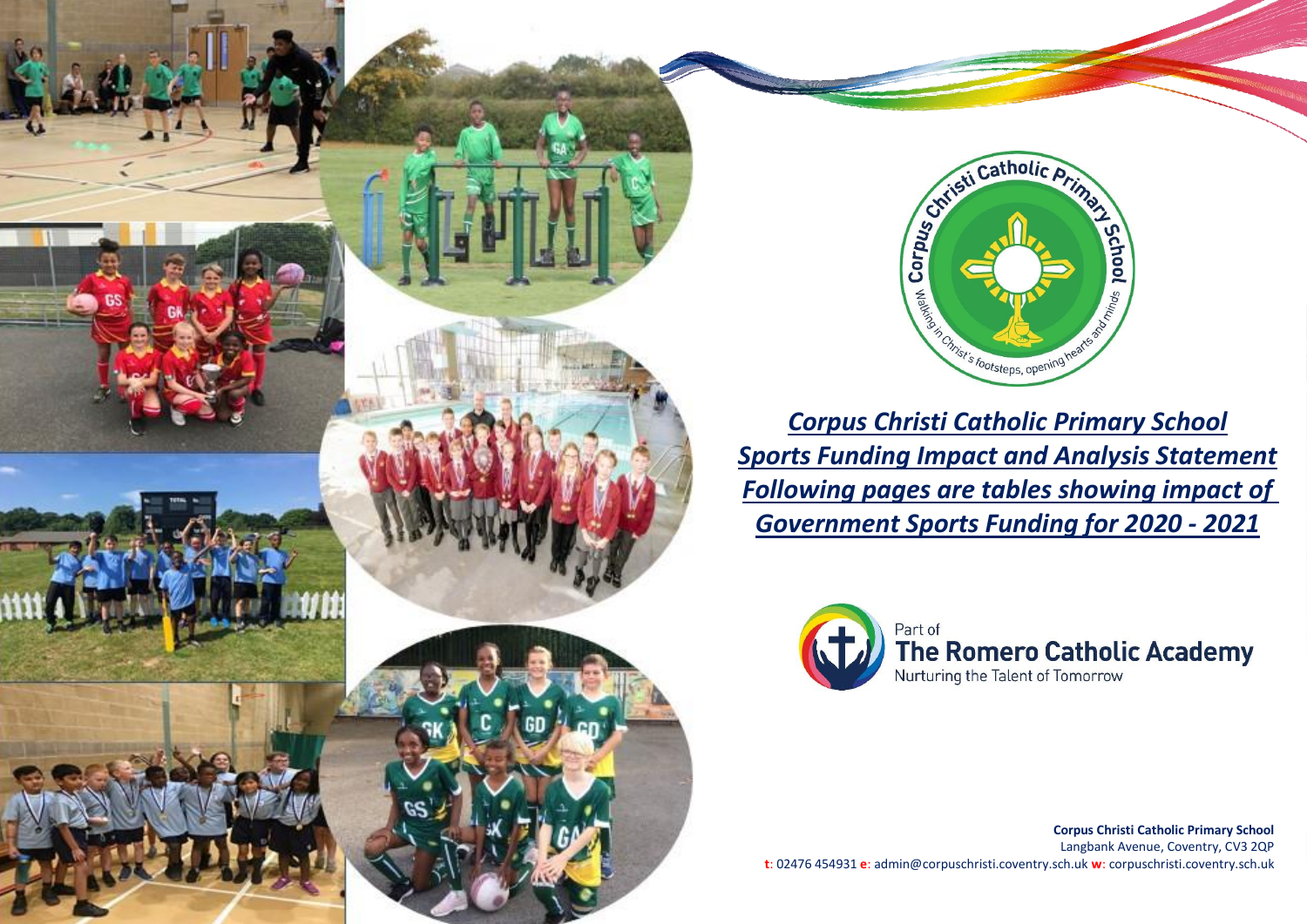## **Background:**

The Government has provided funding until 2021 to provide new, substantial primary school sport funding. This funding is being jointly provided by the Department for Education, Health and Culture, Media and Sport, and will see money going directly to primary school Headteachers to spend on improving the quality of sport and PE for all their children.

The sport funding can only be spent on sport and PE provision in schools. OFSTED will play a significant role in ensuring that schools target this funding in areas which will lead to clear outcomes in raising standards and opportunities in PE and school sport for all children throughout the Primary Phase. All schools receive a lump sum of £16,000 plus an additional £10 per pupil. We are proud of the PE curriculum and sporting opportunities that we have on offer at Corpus Christi Catholic Primary School. We believe that the purpose of Physical Education is to inspire and motivate all children to be active in their lives, enabling them to become physically confident. The importance of living a healthy lifestyle and taking regular exercise needs to be encouraged, alongside the teaching of key fundamental skills. We believe that children should have opportunities to apply the skills they have learnt in competitive situations, either within teams or individually. As a result, key values, including team work, resilience, determination and fair play, can be taught and promoted in an active way. We believe these key values are vital for pupils' development because lots of these are transferable skills, which can be applied to wider life experiences. Furthermore, we believe that PE plays a fundamental role in educating the whole student. Research supports the importance of movement in educating both mind and body. It also helps the children to make informed choices and understand the value of leading a physically active lifestyle. The benefits of physical education can affect both academic learning and physical activity patterns. The healthy, physically active child is more likely to be academically motivated, alert and successful. In the pre-school and primary years, active play may be positively related to motor abilities and cognitive development. We believe that quality physical education teaching is essential in developing motor skills, physical fitness and understanding of concepts that foster lifelong healthy lifestyles.

At Corpus Christi Catholic Primary School, we ensure that the children receive the highest quality of teaching during their PE sessions. We strive to improve children's ability and skills in sport as well as having a significant impact on the overall fitness and well-being of the children. We aim for all children to develop positive attitudes towards physical activity ensuring all lessons are accessible by providing a range of different activities to challenge every pupil. We believe in challenging ourselves to always strive to be our best and use our God-given talents to their full potential; we endeavour to instil this personal challenge in our children.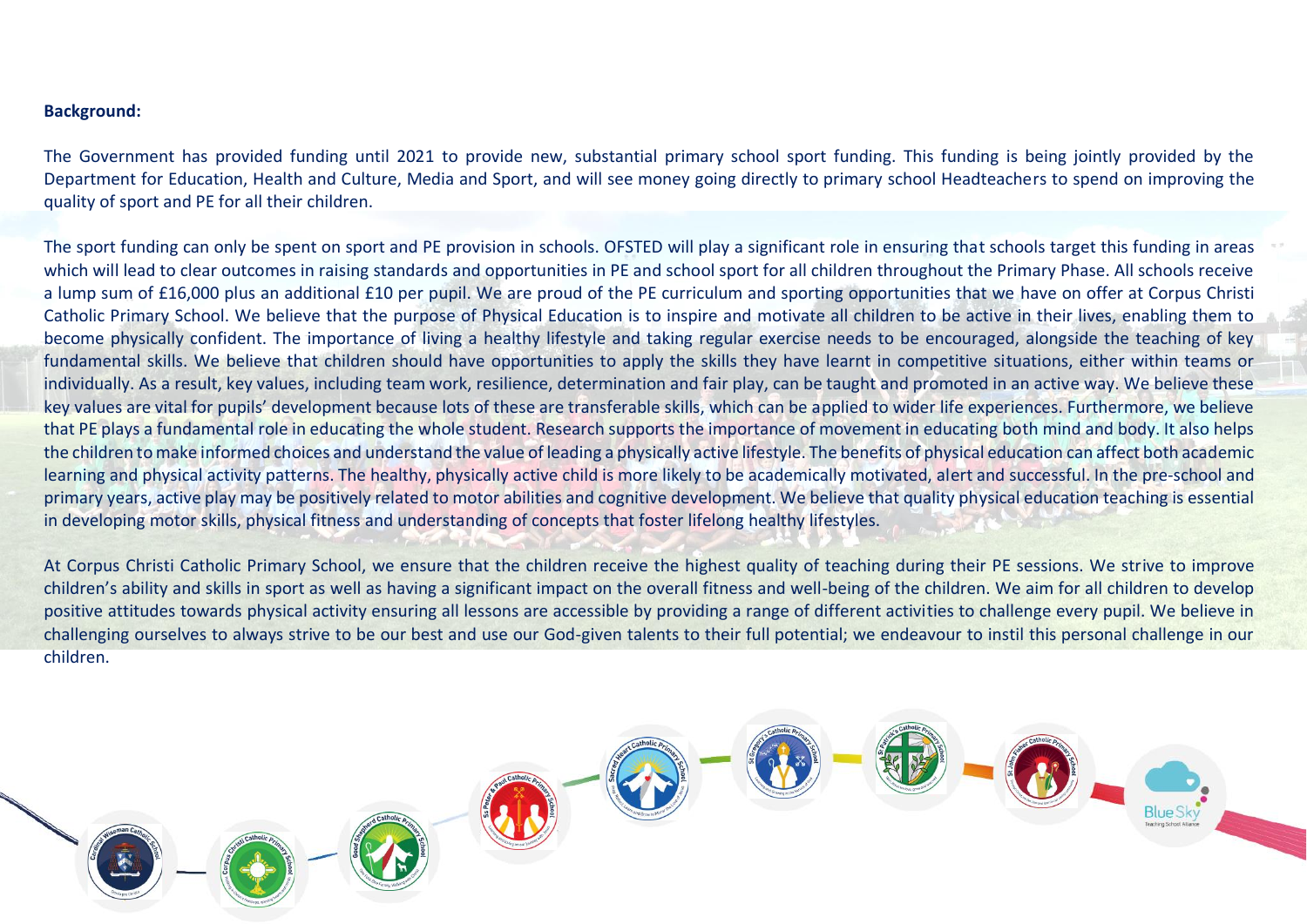|                    | Key achievements to date:                                                                                                                                                                                                                                                                                           |                    | Areas for further improvement and baseline evidence of need:                                                                                                                                                                                                                                     |
|--------------------|---------------------------------------------------------------------------------------------------------------------------------------------------------------------------------------------------------------------------------------------------------------------------------------------------------------------|--------------------|--------------------------------------------------------------------------------------------------------------------------------------------------------------------------------------------------------------------------------------------------------------------------------------------------|
|                    | <b>Key Indicator 1</b>                                                                                                                                                                                                                                                                                              |                    | <b>Key Indicator 1</b>                                                                                                                                                                                                                                                                           |
| $\circ$            | Ran multiple pupil premium sport clubs at lunchtime. This included a<br>successful football club and dance club.                                                                                                                                                                                                    | $\circ$            | Running a successful broad extra-curricular timetable which encourages the<br>majority of pupils to participate in at least one club.                                                                                                                                                            |
|                    | <b>Key Indicator 2</b>                                                                                                                                                                                                                                                                                              |                    | <b>Key Indicator 2</b>                                                                                                                                                                                                                                                                           |
| $\circ$            | Staff were assigned new PE kit to wear to support profile of PE across the<br>school.                                                                                                                                                                                                                               | $\circ$<br>$\circ$ | Work towards achieving the silver YST award.<br>To be able to teach staff to accurately assess the pupils from a holistic<br>standpoint. This assessment should be used across all years and should be<br>able to show correctly the progress being made by the pupils in Physical<br>Education. |
|                    | <b>Key Indicator 3</b>                                                                                                                                                                                                                                                                                              |                    | <b>Key Indicator 3</b>                                                                                                                                                                                                                                                                           |
| $\circ$<br>$\circ$ | We have successfully employed a PE specialist who can help establish a<br>high performance culture of PE across the school.<br>We have been able to successfully use the PE passport to help with the<br>planning of PE which has increased the consistency of high quality PE<br>lessons and effective assessment. | $\circ$            | Further develop the use of PE passport by using it as a tool to show evidence<br>of the developments in PE.                                                                                                                                                                                      |
|                    | <b>Key Indicator 4</b>                                                                                                                                                                                                                                                                                              |                    | <b>Key Indicator 4</b>                                                                                                                                                                                                                                                                           |
| $\circ$            | We have successfully built a brand new state of the art flood-lit astro-<br>turf on the school grounds. This will enable us to increase the quality of<br>all the Physical education lessons and extra-curricular clubs.                                                                                            | $\circ$            | Specific equipment to be purchased to support wide range of activities<br>throughout the school day.                                                                                                                                                                                             |
|                    |                                                                                                                                                                                                                                                                                                                     |                    | <b>Blue Sky</b><br>Teaching School Atlance                                                                                                                                                                                                                                                       |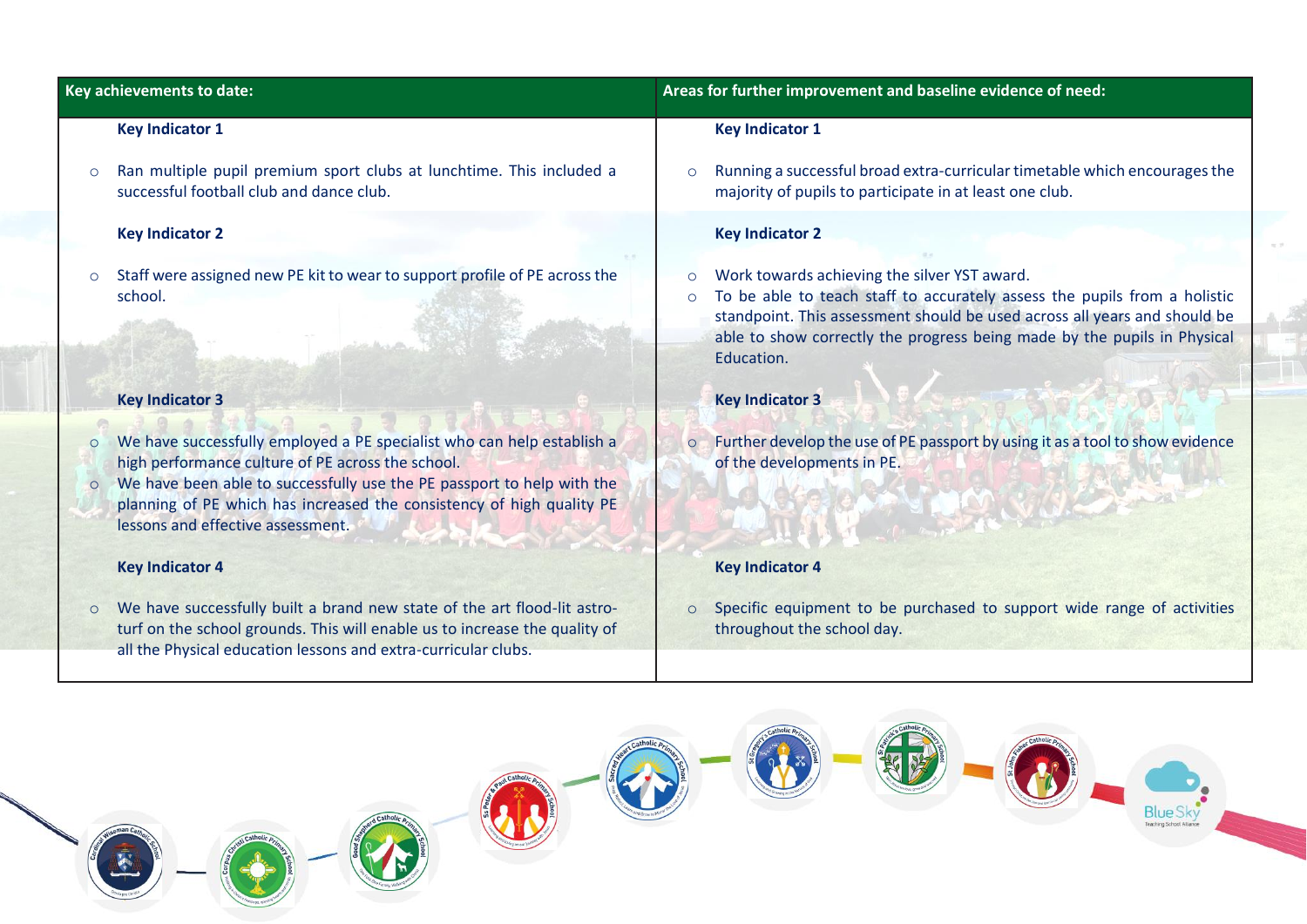|         | <b>Key Indictor 5</b>                                            |    |
|---------|------------------------------------------------------------------|----|
| $\circ$ | Pupils competed in multiple school games events across the year. |    |
|         |                                                                  |    |
|         |                                                                  |    |
|         |                                                                  |    |
|         | 9.87                                                             | 認証 |

| Meeting national curriculum requirements for swimming and water safety                                                                                                                                                              | Please complete all of the below: |
|-------------------------------------------------------------------------------------------------------------------------------------------------------------------------------------------------------------------------------------|-----------------------------------|
| What percentage of your current Year 6 cohort swim competently, confidently and proficiently over a distance of at least 25<br>metres?                                                                                              | % TBC                             |
| N.B. Even though your children may swim in another year please report on their attainment on leaving<br>primary school.                                                                                                             |                                   |
| What percentage of your current Year 6 cohort use a range of strokes effectively [for example, front crawl, backstroke and<br>breaststroke?                                                                                         | % TBC                             |
| What percentage of your current Year 6 cohort perform safe self-rescue in different water-based situations?                                                                                                                         | $%$ TBC                           |
| Schools can choose to use the Primary PE and Sport Premium to provide additional provision for swimming, but this must be<br>for activity over and above the national curriculum requirements. Have you used it in this way? Yes/No |                                   |

**Did you carry forward an underspend from 2019-20 academic year into the current academic year? YES/NO** If YES you must complete the following section If NO, the following section is not applicable to you - Section not included below as it is not applicable to Corpus **Christi.** 

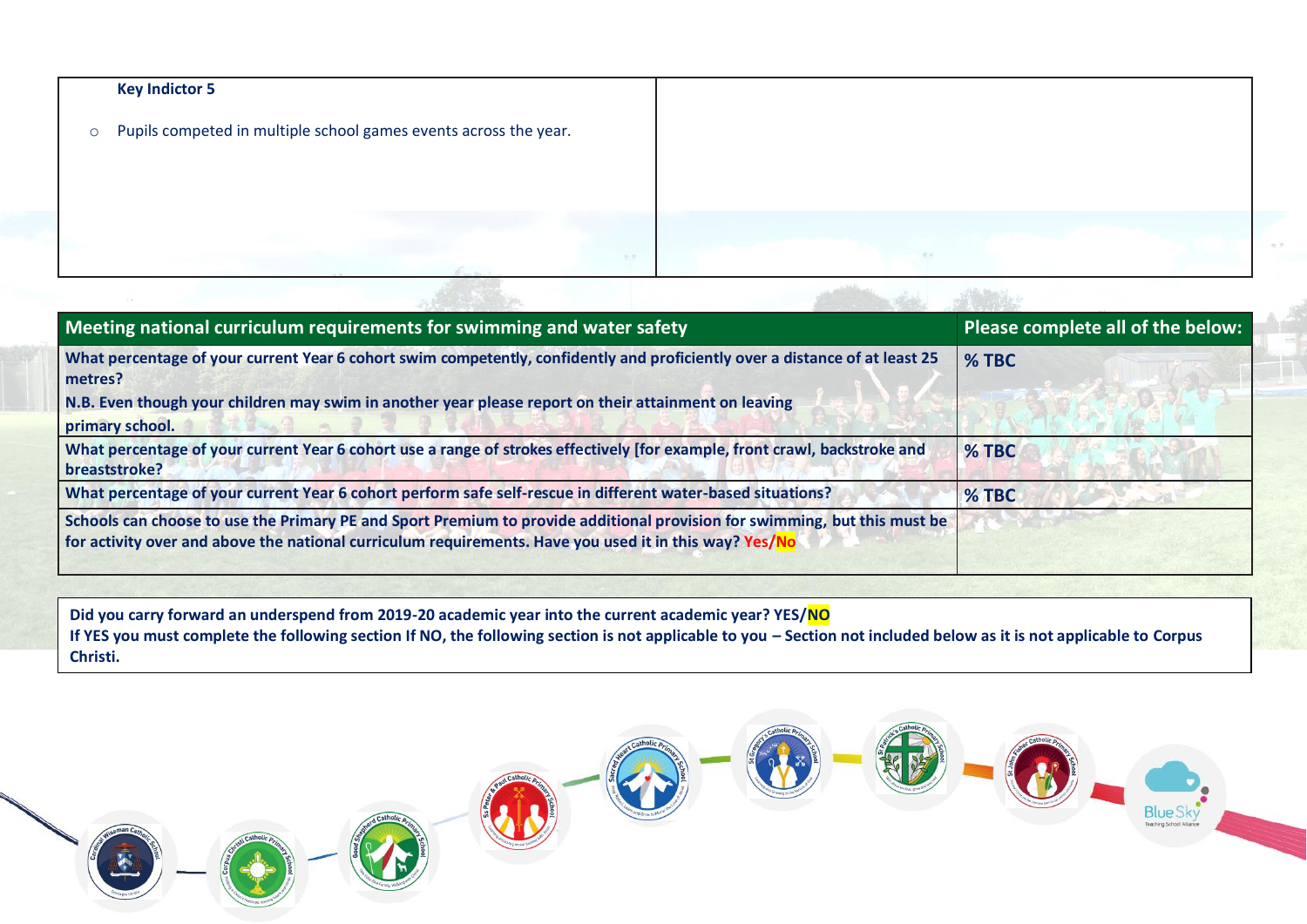| <b>Academic Year: 2020/2021</b>                                                                                                                                                                                                                                                                                                                                                     | Total fund allocated: £19,110                                                                                                                                                                                                                                                                        | Date Updated: 04/01/2021               |                                                                                                                                                                                                                                                                                                |                                                |
|-------------------------------------------------------------------------------------------------------------------------------------------------------------------------------------------------------------------------------------------------------------------------------------------------------------------------------------------------------------------------------------|------------------------------------------------------------------------------------------------------------------------------------------------------------------------------------------------------------------------------------------------------------------------------------------------------|----------------------------------------|------------------------------------------------------------------------------------------------------------------------------------------------------------------------------------------------------------------------------------------------------------------------------------------------|------------------------------------------------|
| Key indicator 1: The engagement of all pupils in regular physical activity - Chief Medical Officer guidelines recommend that primary school children undertake at<br>Percentage of total<br>least 30 minutes of physical activity a day in school                                                                                                                                   |                                                                                                                                                                                                                                                                                                      |                                        |                                                                                                                                                                                                                                                                                                |                                                |
|                                                                                                                                                                                                                                                                                                                                                                                     |                                                                                                                                                                                                                                                                                                      |                                        |                                                                                                                                                                                                                                                                                                | 24%                                            |
| <b>Intent</b>                                                                                                                                                                                                                                                                                                                                                                       | Implementation                                                                                                                                                                                                                                                                                       | <b>Funding</b>                         | Impact                                                                                                                                                                                                                                                                                         | Sustainability and<br>suggested next<br>steps: |
| Provide a sporting leadership<br>$\bullet$<br>pathway for pupils in Year 5 and 6 to<br>allow all pupils the opportunity to<br>develop as role models through<br>contributing to lunchtime activities<br>and whole school sports events.<br>School to further develop the offer<br>$\bullet$<br>of lunch and after school clubs to<br>increase participation of regular<br>activity. | Training for sports leaders to deliver a variety of<br>sporting activities during lunchtimes and through<br>whole school events.<br>Monitor activity and participation in sport<br>through PE passport. Increase the range and<br>amount of extra-curricular activities available for<br>the pupils. | £100<br>$\bullet$<br>FREE<br>$\bullet$ | Pupil voice was used to show<br>that the pupils have enjoyed<br>the sessions and different<br>options being offered by<br>school.<br>School target is for 150+ pupils<br>$\bullet$<br>to attend some form of sports<br>club, activity or event after<br>school/lunchtime on a weekly<br>basis. |                                                |
| Establish a running route to provide<br>pupils with a measurable distance to<br>encourage daily activity and<br>increase fitness levels.                                                                                                                                                                                                                                            | Provide a measured route around the<br>playground to allow distance to be measured.                                                                                                                                                                                                                  | £2000                                  | All pupils to have the<br>opportunity to take part in the<br>daily mile during lunchtimes or<br>before school. This will allow us<br>to record how far the pupils are<br>running weekly.                                                                                                       |                                                |

Catholic 安陵 N<sup>x</sup> 1 N  $catholi$ OD Blue Sky

N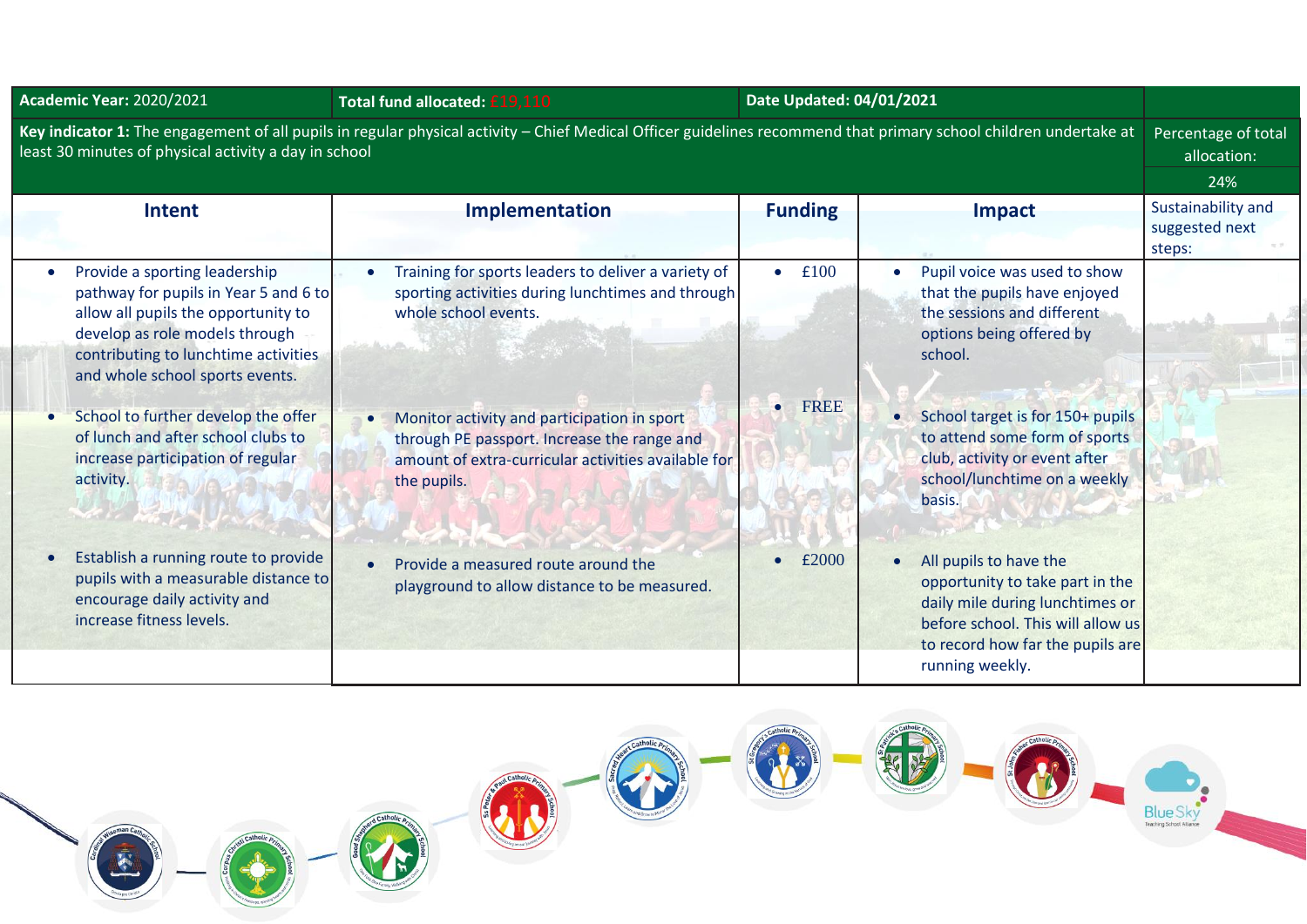

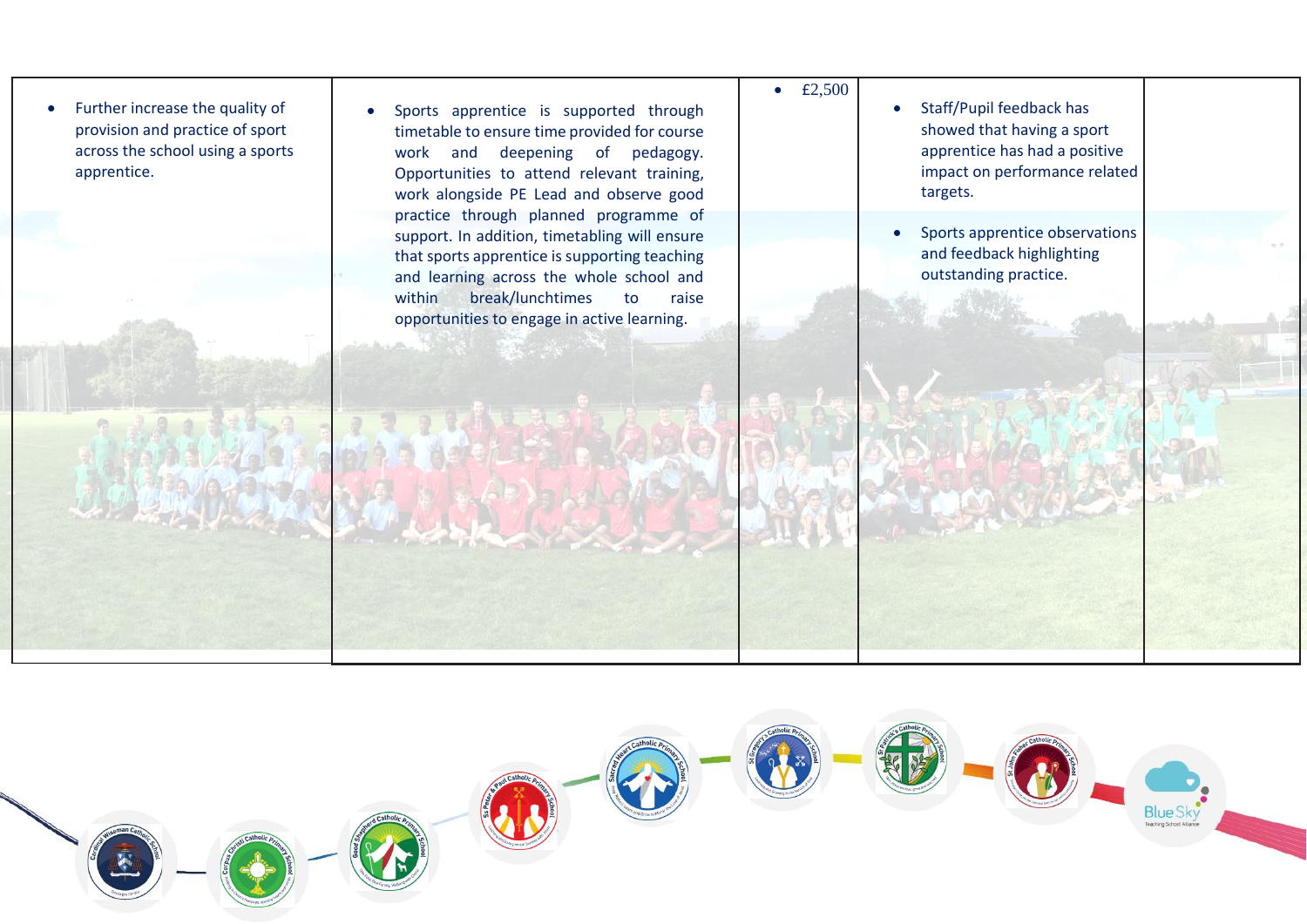| Key indicator 2: The profile of PESSPA being raised across the school as a tool for whole school improvement                       |                                                                                                                                                                                                                                                      |                |                                                                                                                                          | Percentage of total<br>allocation:<br>4.5%     |  |
|------------------------------------------------------------------------------------------------------------------------------------|------------------------------------------------------------------------------------------------------------------------------------------------------------------------------------------------------------------------------------------------------|----------------|------------------------------------------------------------------------------------------------------------------------------------------|------------------------------------------------|--|
| <b>Intent</b>                                                                                                                      | Implementation                                                                                                                                                                                                                                       | <b>Funding</b> | Impact                                                                                                                                   | Sustainability and<br>suggested next<br>steps: |  |
| Profile of sport to be enhanced<br>across the school and community<br>through more effective<br>communication.                     | Regular updating of school newsletters, sports<br>$\bullet$<br>notice boards, certificates, medal and trophies.<br>Termly Inter-house competitions to be run for<br>all KS2 year groups.<br>Christmas countdown competition.<br><b>Barbara Maria</b> | £500           | Pupil/Parent surveys to be<br>collated to evidence the positive<br>view of sports across the school.                                     |                                                |  |
| All staff to be issued with appropriate<br>clothing to deliver PE activities and<br>promote the importance of active<br>lifestyle. | Purchase staff kit for members of staff delivering<br>PE activities and ensure that staff are<br>appropriately dressed to deliver and inspire<br>children to fully take part.                                                                        | $\bullet$ £350 | Self-esteem of staff and pupils is<br>enhanced and supports the<br>professional appearance<br>through the purchase of uniform<br>PE Kit. |                                                |  |

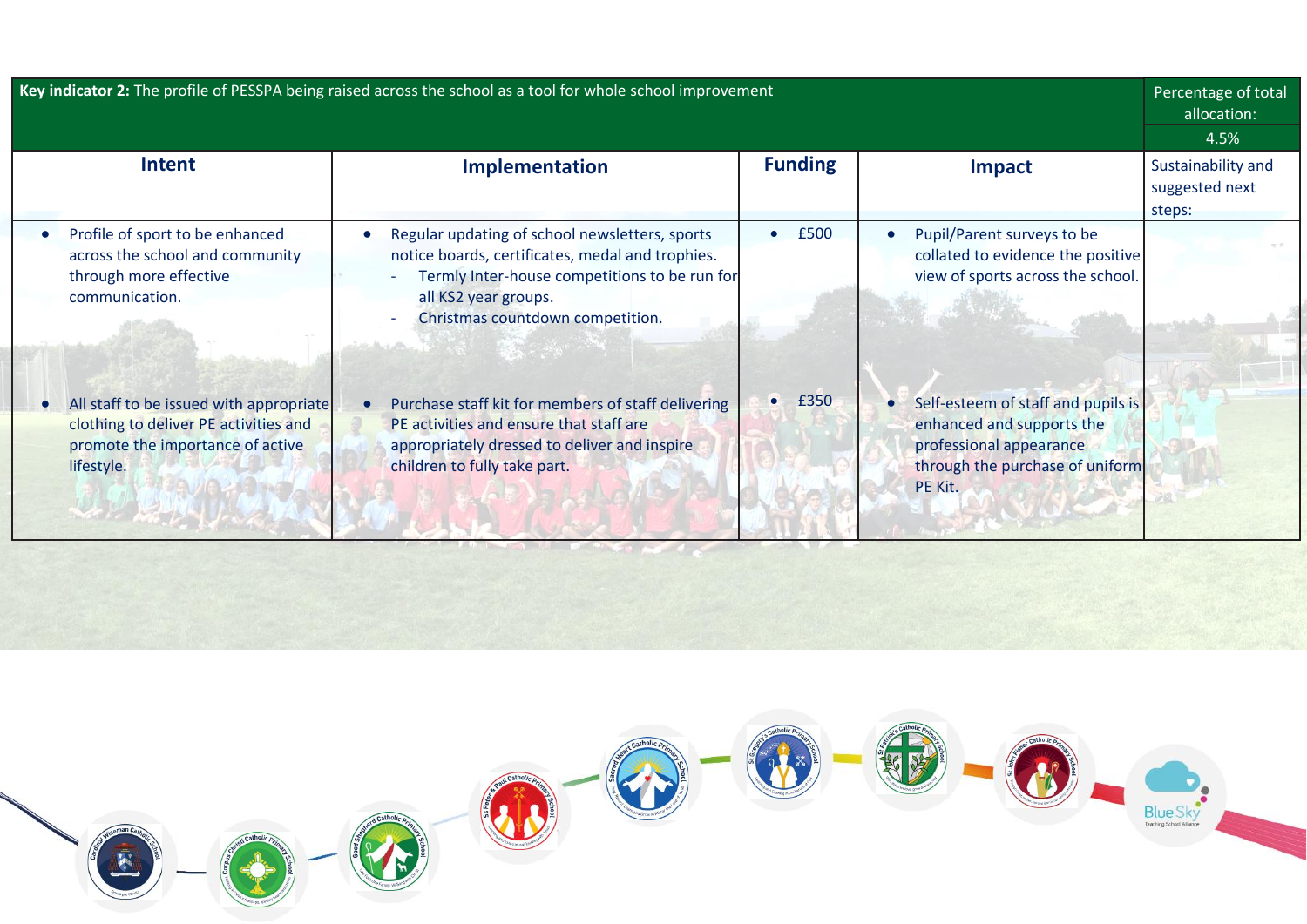| Key indicator 3: Increased confidence, knowledge and skills of all staff in teaching PE and sport                                                                                                                                                                                                                                                                                                                                           |                                                                                                                                                                                                                                                                                                                                                                                                                                                                                                                                                                                                                                              |                          | Percentage of total<br>allocation:<br>26.5%                                                                                                                                                                                                                                                                                                                                                                                                                                                                                                                           |                                                |
|---------------------------------------------------------------------------------------------------------------------------------------------------------------------------------------------------------------------------------------------------------------------------------------------------------------------------------------------------------------------------------------------------------------------------------------------|----------------------------------------------------------------------------------------------------------------------------------------------------------------------------------------------------------------------------------------------------------------------------------------------------------------------------------------------------------------------------------------------------------------------------------------------------------------------------------------------------------------------------------------------------------------------------------------------------------------------------------------------|--------------------------|-----------------------------------------------------------------------------------------------------------------------------------------------------------------------------------------------------------------------------------------------------------------------------------------------------------------------------------------------------------------------------------------------------------------------------------------------------------------------------------------------------------------------------------------------------------------------|------------------------------------------------|
| <b>Intent</b>                                                                                                                                                                                                                                                                                                                                                                                                                               | <b>Implementation</b>                                                                                                                                                                                                                                                                                                                                                                                                                                                                                                                                                                                                                        | <b>Funding</b>           | <b>Impact</b>                                                                                                                                                                                                                                                                                                                                                                                                                                                                                                                                                         | Sustainability and<br>suggested<br>next steps: |
| In order to improve progress and<br>attainment of all pupils and develop<br>staff knowledge and skills, the school<br>have appointed a PE Specialist.<br>To continue to support the delivery of<br>clubs and improve the quality of high-<br>quality PE lessons the school will partly<br>fund the role of a PE apprentice.<br>To improve teaching and learning of PE<br>and help support monitoring of pupil's<br>physical activity levels | PE specialist to deliver CPD and improve<br>$\bullet$<br>delivery of PE across the whole school.<br>Track and monitor performance of pupils and<br>$\bullet$<br>staff and provide tailored support where<br>needed.<br>PE Apprentice to be timetabled to support<br>delivery of clubs and provide additional<br>support where required in PE lessons.<br>As a school, we have bought into PE Passport<br>$\bullet$<br>to aid teachers with the delivery of high quality<br>PE teaching. Implementing PE Passport as a<br>tool for assessing, tracking participation, lesson<br>plans for the delivery of PE sessions, and<br>sporting events | £4,500<br>£2,000<br>£600 | Drop in lesson observations by<br>the PE specialist and Principal<br>will take place to evidence the<br>quality of PE lessons. CPD to be<br>provided to staff as required.<br>As a result, all PE lessons to be<br>judged as good or better by<br>the end of the academic year.<br>Wide range of clubs are<br>offered to pupils across the<br>school and observations of PE<br>are of high-quality.<br>The impact of the PE Passport<br>has been assessed through<br>feedback from staff and they<br>feel more confident in<br>delivering high quality PE<br>lessons. |                                                |

Catholic 安房 N. 小 **School K** Catholic<sub>p</sub> O Blue Sky 家 K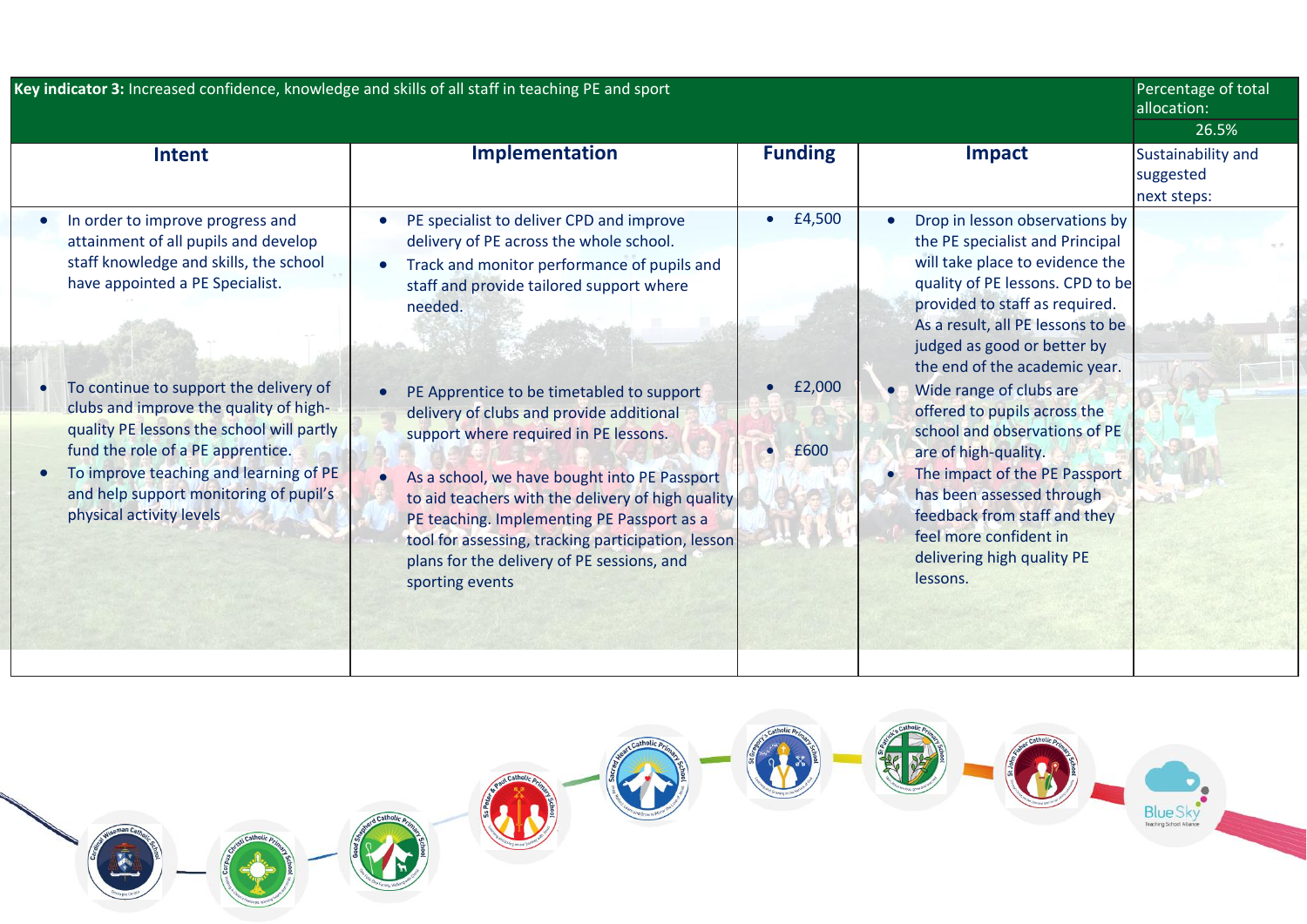| Key indicator 4: Broader experience of a range of sports and activities offered to all pupils                             |                                                                                                                                                                                                                                                                                                                                                                                                                                              |                        |                                                                                                                                                                                                                                                                                                                                                                                                                              | Percentage of total<br>allocation:<br>28%      |
|---------------------------------------------------------------------------------------------------------------------------|----------------------------------------------------------------------------------------------------------------------------------------------------------------------------------------------------------------------------------------------------------------------------------------------------------------------------------------------------------------------------------------------------------------------------------------------|------------------------|------------------------------------------------------------------------------------------------------------------------------------------------------------------------------------------------------------------------------------------------------------------------------------------------------------------------------------------------------------------------------------------------------------------------------|------------------------------------------------|
| Intent                                                                                                                    | Implementation                                                                                                                                                                                                                                                                                                                                                                                                                               | <b>Funding</b>         | <b>Impact</b>                                                                                                                                                                                                                                                                                                                                                                                                                | Sustainability and<br>suggested<br>next steps: |
| Further increase the offer of a wide<br>range of activities within the school day<br>to increase participation of pupils. | Specific equipment to be purchased to support<br>wide range of activities throughout the school<br>day.<br>These Include:<br><b>Netball Posts</b><br><b>Table Tennis Table x2</b><br><b>Handballs</b><br>Footballs<br><b>Basketballs</b><br><b>Hula Hoops</b><br>Astro-turf trainers to be provided to the pupil<br>premium pupils.<br>Lunchtime sport equipment to encourage<br>pupils to play sports at lunchtime.<br>Pop up Football Goal | £2,500<br>£500<br>£350 | With the support of purchasing<br>٠<br>additional equipment shown, this<br>has helped benefit more pupils to<br>be active and engaged in physical<br>activity across the school.<br>- The Table Tennis tables allows<br>us to broaden our successful<br>extra-curricular activities and<br>improve our indoor lessons.<br>- The new football trainers have<br>helped improve the<br>performances of the pupils<br>within PE. |                                                |

1

L Catholic A

O

区

0

Catholic<sub>p</sub>

O.

Blue Sky

 $\left( \begin{matrix} \cdot \end{matrix} \right)$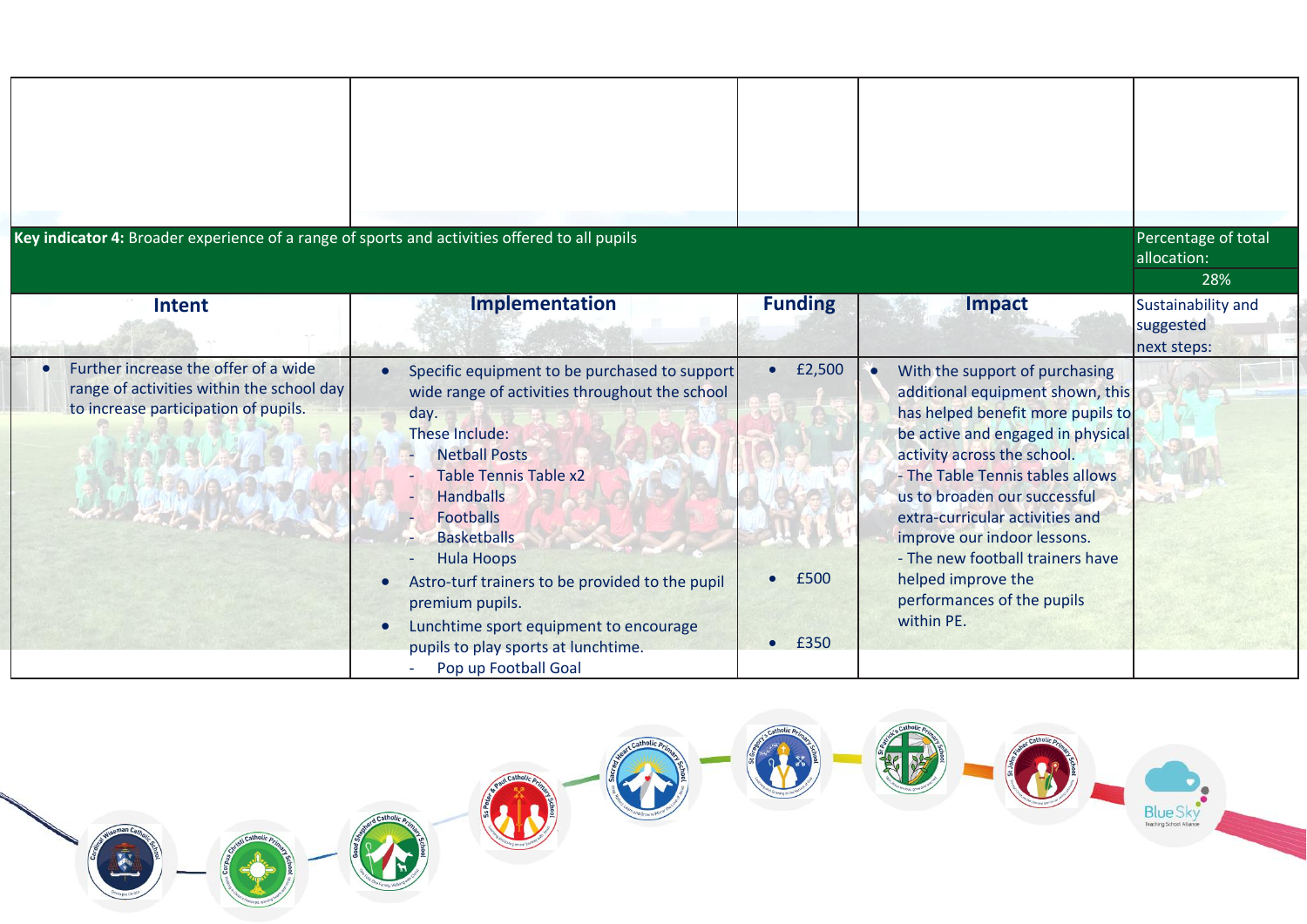• Provide high-quality coaching to support the development of key sports across the year

- Further increase the use of IT in our PE lessons. This will be through running virtual challenges and morning activities.
- Chance to Shine Cricket Programme (6 weeks) • PE specialist and PE Apprentice to create • FREE • FREE
- bespoke activities and challenges through virtual platform to support remote learning.
- Staff are more confident in delivering high-quality cricket sessions. Consequently, pupils gain a good grasp of key knowledge and skills of Kwick Cricket.
- This will help increase the amount of physical activity the pupils are doing weekly.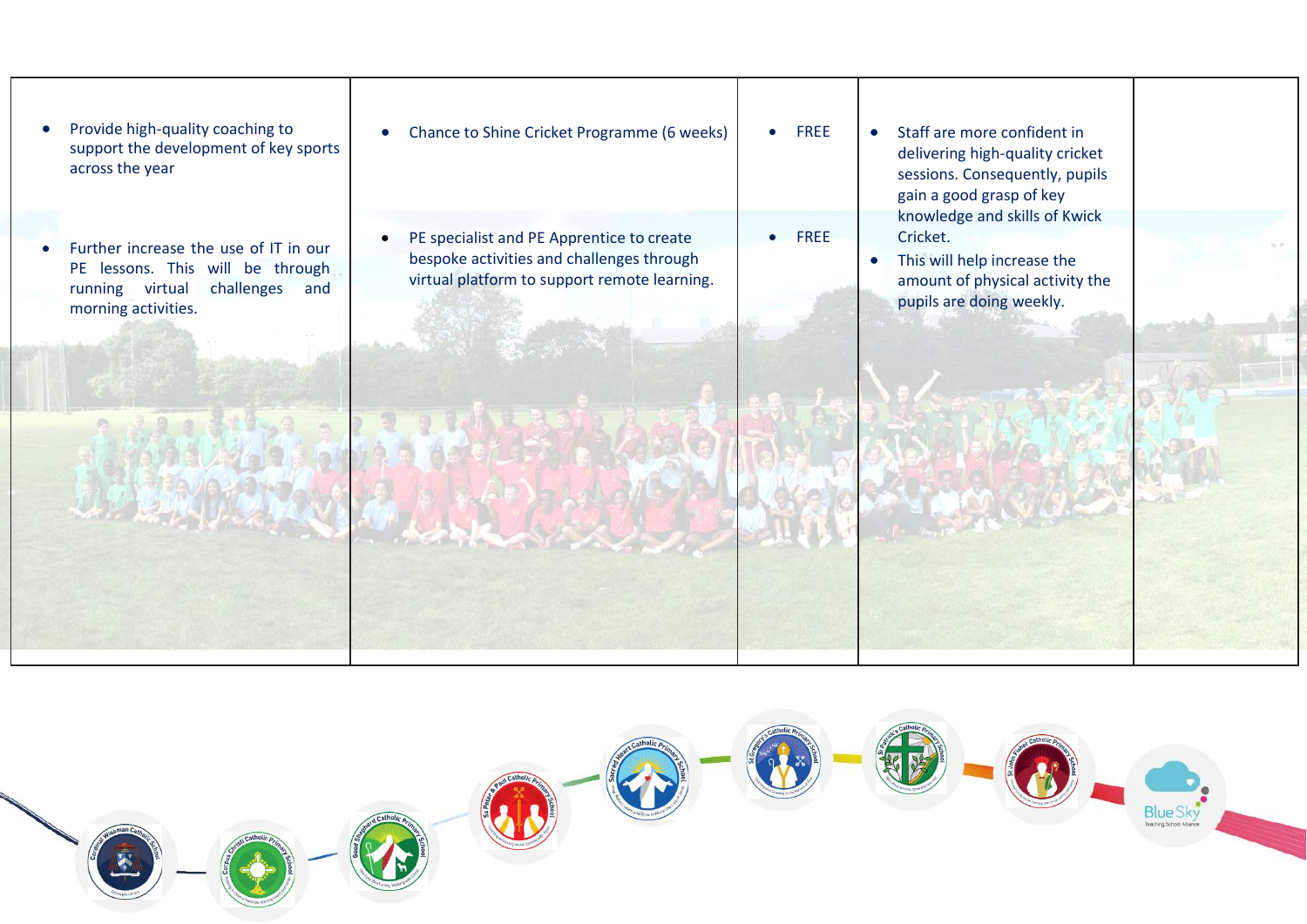| Key indicator 5: Increased participation in competitive sport                                                                                                        |                                                                                                                                                                                                                                                                 |                                          |                                                                                                                                                                                                                                                                                                           | Percentage of total<br>allocation:                    |  |
|----------------------------------------------------------------------------------------------------------------------------------------------------------------------|-----------------------------------------------------------------------------------------------------------------------------------------------------------------------------------------------------------------------------------------------------------------|------------------------------------------|-----------------------------------------------------------------------------------------------------------------------------------------------------------------------------------------------------------------------------------------------------------------------------------------------------------|-------------------------------------------------------|--|
| Intent                                                                                                                                                               | Implementation                                                                                                                                                                                                                                                  | <b>Funding</b>                           | <b>Impact</b>                                                                                                                                                                                                                                                                                             | 17%<br>Sustainability and<br>suggested<br>next steps: |  |
| Increased participation in competitive<br>sports. Local Authority, Catholic Sport<br>Association, The Romero Catholic<br>Academy and local primary school<br>events. | <b>Enter Coventry Catholic Primary School Sports</b><br>Association.<br><b>Enter Coventry Primary School Sports</b><br>Association.<br><b>Contribution to Coventry School GAMES: East</b><br>for transport and medals.<br><b>Youth Sport Trust</b><br>$\bullet$ | £100<br>$\bullet$<br>£60<br>£375<br>£210 | School will aim to achieve<br>100% attendance within all<br><b>Coventry Catholic sports</b><br>events across the year. To<br>increase overall standing in<br>The Donal Kenney from the<br>previous year. For a greater<br>percentage of pupils to<br>participate within the School<br>Games competitions. |                                                       |  |
| <b>Facilitate access of sporting</b><br>opportunities across the city.                                                                                               | Mini-bus to be available to support with transport to<br>sporting events and ensure a wider range of pupils are<br>able to access competitive sport within the local area.                                                                                      | $\bullet$ £2,500                         | Minibus is used to support<br>transport to and from fixtures<br>and events.                                                                                                                                                                                                                               |                                                       |  |